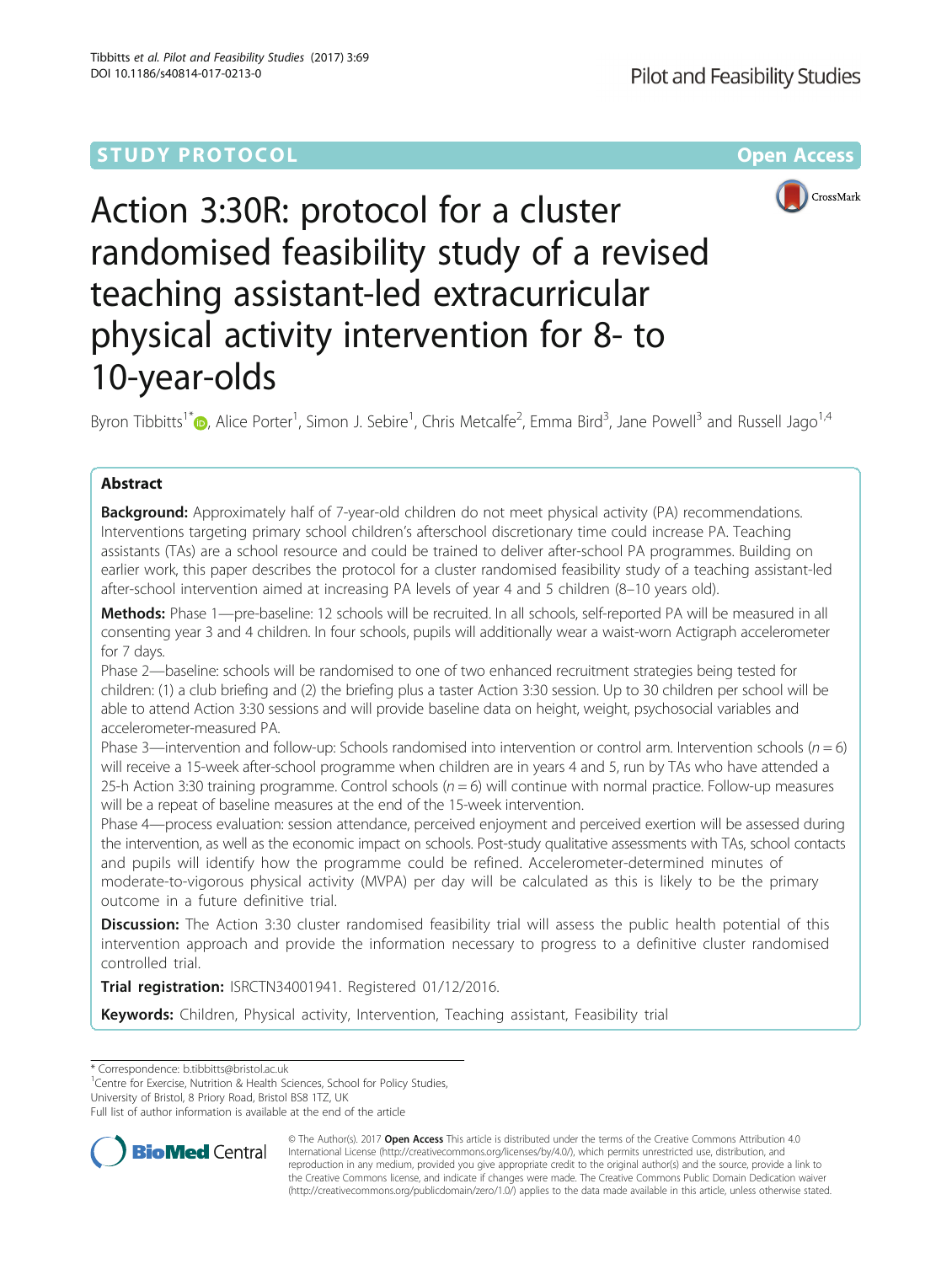## Background

Physical activity has been shown to reduce the adult risk of heart disease, stroke, type 2 diabetes mellitus, some cancers and obesity and is associated with higher levels of mental well-being [\[1](#page-7-0)]. Physical activity in childhood is also associated with lower levels of a number of risk factors, including insulin, glucose, blood pressure and body composition [[2\]](#page-7-0), and with improved emotional well-being and self-esteem [\[3](#page-7-0)]. Despite the benefits of regular physical activity, objectively measured UK physical activity data show that 51% of 7-year-olds do not met the recommendation of an hour of moderate-tovigorous intensity physical activity (MVPA) per day [\[4](#page-7-0)]. Whilst physical activity during childhood has been shown to moderately track into adulthood [\[5](#page-7-0)], physical activity levels typically decline with age [[6\]](#page-7-0), with the end of primary school being a key period of decline [\[7](#page-7-0)]. Stimulating children's interest in, and increasing their feelings of competence in relation to, being physically active at this point could ameliorate this decline.

Schools provide opportunities to implement public health interventions to large numbers of children [\[8](#page-7-0)]; however, physical activity during the primary school curriculum is limited to 2 h of physical education (PE) per week. As a result, the school curriculum provides restricted opportunities for children to meet PA guidelines or develop their physical skills adequately during this key period of motor coordination and skill acquisition. Therefore, extending and maximising the quality of the current provision is likely to be a cost-effective means of increasing physical activity [[9\]](#page-7-0).

Time after-school is a key period that could be utilised to promote physical activity [[10](#page-7-0)]. Children who are inactive after school are less likely to meet physical activity guidelines [[11\]](#page-7-0); therefore, maximising the activity opportunities after-school could be an effective means of increasing physical activity in primary school children [[8, 12\]](#page-7-0). Many children already participate in extracurricular programmes for additional academic support, music, art-based activities and competitive sports [\[13](#page-7-0)]. Provision may be enhanced by the UK government announcement in the 2016 Budget that the primary school PE premium (which often funds after-school programmes) will be doubled to £320 million from September 2017 [\[14\]](#page-7-0). However, current extra-curricular provision is dominated by fee-paying provision from external practitioners, such as football coaches [\[15](#page-7-0)]. In the current economic climate, more cost-effective means of delivering these programmes, such as the use of existing school staff, are required.

Teaching assistants (TAs) support schools and students in many ways. Many TAs would welcome an opportunity to deliver after-school activities but lack the skills and confidence to do so. Head-teachers are keen to allow TAs to deliver after-school activities because (a) it is consistent with the Extended Schools and NICE guidance [\[16](#page-7-0)]; (b) commercial activity session providers are expensive [[15\]](#page-7-0); and (c) it shows that the school is developing the skills of its workforce. Training TAs is an intervention approach which, if shown to be effective, could be rolled out nationwide and could be sustainable within existing school systems.

We recently completed an evaluation of the original Action 3:30 afterschool intervention [[12](#page-7-0)]. The original feasibility study was conducted in 20 schools and participants were Year 5 and 6 pupils (9 to 11 year olds). Results showed that the Action 3:30 intervention could be implemented as planned, was liked by schools, children and TAs, and holds promise as a scalable physical activity approach [[17, 18\]](#page-7-0). The adjusted difference in weekday MVPA at the end of the intervention was 4.3 min higher (95% CI =  $-2.6$  to 11.3) in the intervention arm. Exploratory, analyses indicated that the original intervention may hold more promise to increase boys' activity  $(8.6 \text{ min}, 95\% \text{ CI} = 2.8 \text{ to } 14.5)$  than girls' (0.15 min,  $95\%$  CI =  $-9.7$  to 10.0). The effect on mean levels of MVPA among boys is among the best that have been shown for physical activity interventions in children [[19](#page-7-0)]. However, more work is needed to improve the content for girls, recruit less active participants, improve attendance and increase the TAs' ability to manage disruptive behaviour [\[17](#page-7-0), [18](#page-7-0)].

The aim of this study is to test the feasibility of the revised version of Action 3:30 which has been reworked to more successfully appeal to and engage girls and recruit less active children. Specifically, we have the following objectives:

Objective 1: Optimise the intervention to increase activity in boys and girls.

Objective 2: Identify effective means of recruiting low-active children.

Objective 3: Assess intervention fidelity.

Objective 4: Estimate the effect of allocation to the Action 3:30 intervention on weekday MVPA of participants and related physical activity behaviours. Objective 5: Collect the information needed to assess the feasibility of conducting a definitive trial and assess the implementation potential of the intervention. Objective 6: Assess whether progression criteria for conducting a definitive trial are met (see below).

## Methods

#### Study design

Action 3:30 is a cluster randomised feasibility trial with school as the unit of allocation. Twelve schools will be recruited, with eight primary schools from South Gloucestershire local authority and four from North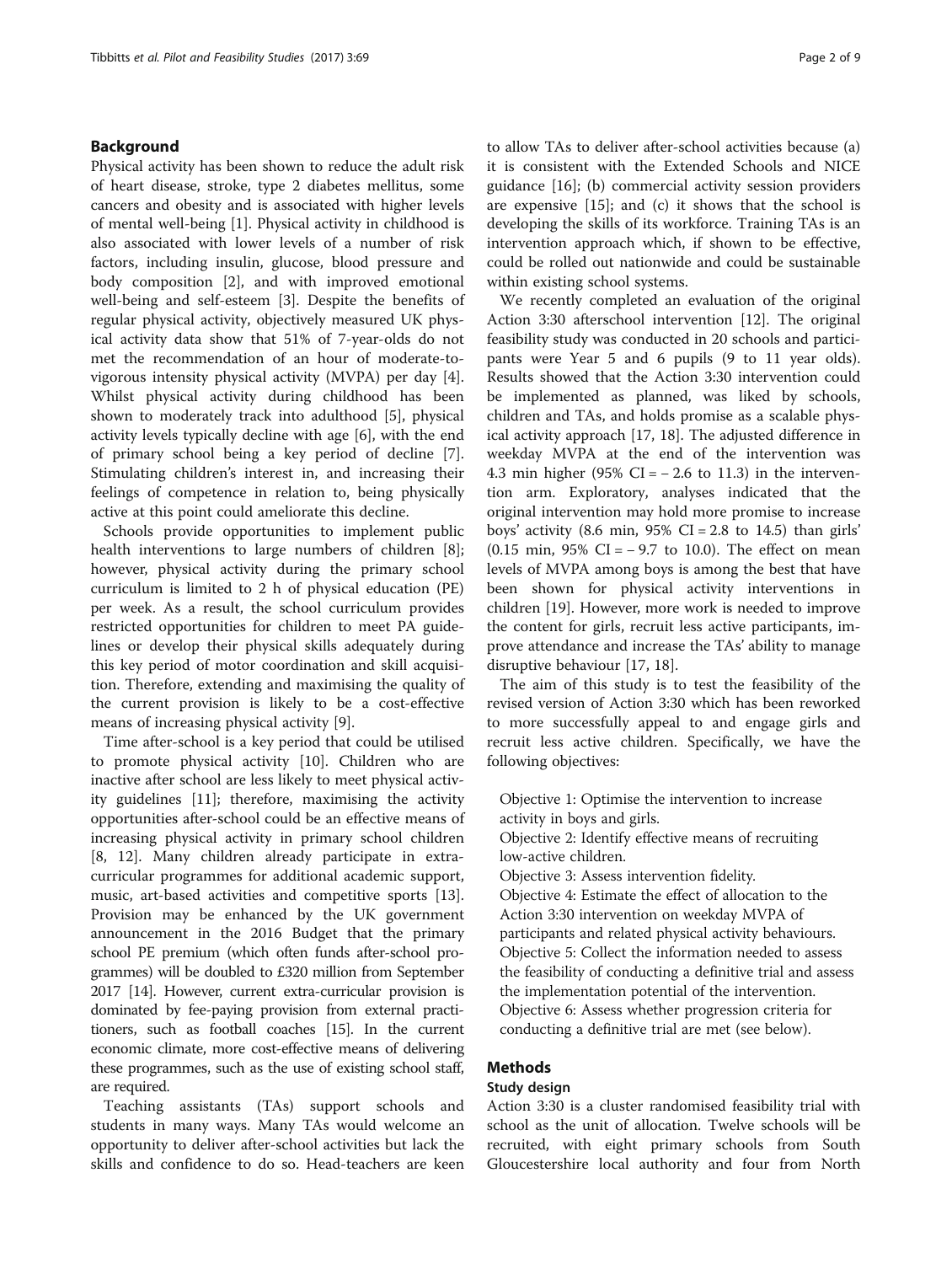Somerset local authority. Schools will be recruited to provide variation in school size and the percentage of pupils eligible for free school meals (an indicator of deprivation). Participants will be pupils who are in years 3/4 (aged 7–9) at the baseline assessment in each of the schools. Data will be collected at two time-points: baseline (T0) which will take place between May and July 2017 and then during the last 6 intervention sessions (T1) which will be in February of the next academic year, meaning pupils will be in years 4/5 (aged 8–10) during the intervention and T1 data collection. The study design also includes an opt-out phase (phase 1) which will occur prior to T0 and will be used to compare the activity levels of children who consent to join the study compared to the overall sample of eligible children. Each of these phases is outlined below.

#### Phase 1: opt-out phase (pre-baseline)

All children in years 3 and 4 in the 12 study schools will be asked to complete the Physical Activity Questionnaire for Older Children (PAQ-C) scale [[20\]](#page-7-0) prior to the main study commencing. In four South Gloucestershire schools, children will also be asked to wear an accelerometer for 7 days. Opt-out parental consent will be used. This will allow for analysis of differences in physical activity levels between those who are recruited to phase 2.

#### Phase 2: baseline (T0)

Recruitment We aim to recruit 30 year 3/4 pupils from each school. As girls are less active than boys [[21\]](#page-7-0), we will aim for a minimum of 40% of the sample to be girls. All year 3 and 4 children able to regularly take part in physical education lessons will be eligible. In schools where more than 30 children consent, 30 will be randomly selected for the study.

Two methods will be trialled for phase 2 recruitment: briefing (recruitment method A) or briefing plus taster session (recruitment method B). A goal of this project is to examine which of the two approaches is most effective for recruitment, to inform a recruitment strategy in a definitive future trial. Recruitment method A will involve a short briefing in each class to explain the study and provision of student information sheets and parental study information (information sheet and parental consent form to return). Recruitment method B will involve the briefing plus a taster session. Taster sessions will be led by coaches from Bristol City Council (a collaborating partner) and will involve a 20–30-min activity session like that of the Action 3:30 after-school club. Four schools in South Gloucestershire and two in North Somerset will be randomly selected to receive the taster sessions. Written parental consent will be obtained for all participants [[22](#page-7-0)]. A brief questionnaire will be sent home to parents who do not give consent for the main study to assess the reasons for not wanting their child to take part.

Measures All measures will be taken at baseline (T0) prior to randomisation and again during the last six intervention sessions (T1) and will be conducted by trained members of the research team. At both time points, children will wear an ActiGraph accelerometer for seven consecutive days to assess physical activity levels. The raw accelerometer data will be integrated into 10-s intervals at point of download. Periods of ≥ 60 min of zero counts will be recorded as "non-wear time" and removed. Children will be included in analysis if they provide  $\geq 3$  valid days (500 min of data between 6 a.m. and 11 p.m.). Minutes in MVPA will be established for weekdays and weekends, using cut-points developed for children [[23\]](#page-7-0). Accelerometer counts per minute (cpm), an indication of the volume of total activity, will also be derived. Sedentary time will also be estimated based on a cut-point of less than 100 cpm. MVPA and total activity will also be assessed during the period after-school.

At each time point, children will complete a questionnaire assessing activity-based perceptions of autonomy, relatedness, competence and enjoyment using established scales. Children will also complete the KIDSCREEN-10 [[24](#page-7-0)] and Child Utility 9D [[25](#page-8-0)] (CHU9D) questionnaires to assess health-related quality of life. These questionnaires will be completed on tablet devices to aid data completion.

Children's height and weight will be measured to the nearest 0.1 cm with their shoes, coats and jumpers removed, using a portable SECA stadiometer and digital SECA scale, respectively. Body mass index (kg/m<sup>2</sup>) will be calculated and converted to an age- and sex-specific body mass index standard deviation score [\[26](#page-8-0)].

Data on socioeconomic status and ethnicity of child will be collected via parental questionnaire sent home at T0. Mode of travel to and from school will also be assessed via the parental questionnaire at T0 and T1.

The schedule for recruitment and proposed study measures are outlined in the SPIRIT diagram displayed in Table [1](#page-3-0) and in the Consolidated Standards of Reporting Trials (CONSORT) diagram (Fig. [1](#page-4-0)).

Allocation strategy Randomisation will take place after baseline (T0) data collection has been completed. School is the unit of randomisation. Six schools will be randomly allocated into the intervention arm and six into the control arm, stratified by local authority area (South Gloucestershire:North Somerset at a ratio of 2:1 in each arm) and recruitment method (recruitment method A:B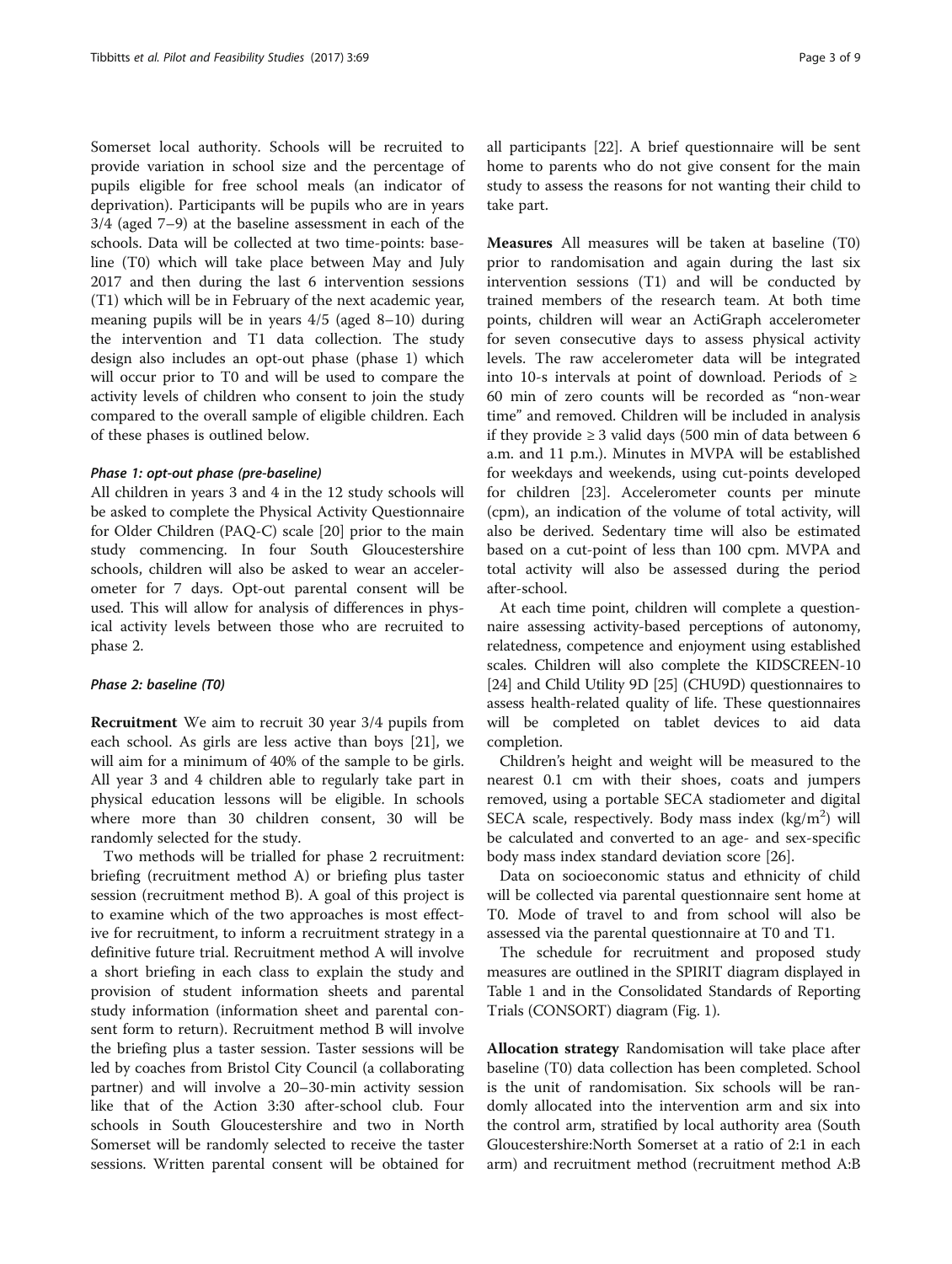|                                                            | Study period  |                |               |                 |           |
|------------------------------------------------------------|---------------|----------------|---------------|-----------------|-----------|
|                                                            | Pre-enrolment | Enrolment      | Allocation    | Post-allocation | Follow-up |
| Timepoint                                                  | Opt-out       | T <sub>0</sub> | Randomization | Intervention    | T1        |
| Enrolment                                                  |               |                |               |                 |           |
| Opt-out consent                                            | $\times$      |                |               |                 |           |
| Opt-out survey (12 schools)                                | $\times$      |                |               |                 |           |
| Opt-out accelerometer (4 schools)                          | Χ             |                |               |                 | Χ         |
| Informed parental consent                                  |               | $\times$       |               |                 |           |
| Baseline measures                                          |               | X              |               |                 |           |
| Randomization into study arm                               |               |                | X             |                 |           |
| Interventions                                              |               |                |               |                 |           |
| TA training (intervention schools)                         |               |                |               | $\times$        |           |
| Extracurricular physical activity intervention (6 schools) |               |                |               | Χ               |           |
| Normal treatment (6 schools)                               |               |                |               | $\times$        |           |
| Assessments                                                |               |                |               |                 |           |
| Percentage opt-out                                         | Χ             |                |               |                 | Χ         |
| Self-reported physical activity                            | Χ             |                |               |                 |           |
| Percentage opt-in (total, by sex)                          |               | $\times$       |               |                 |           |
| Participant characteristics                                |               | $\times$       |               |                 | $\times$  |
| Self-reported psychosocial questionnaires                  |               | X              |               |                 | Χ         |
| Economic evaluation                                        |               |                |               | $\times$        | Χ         |
| Mean daily moderate-to-vigorous physical activity          |               | Χ              |               |                 | X         |
| Process evaluation                                         |               |                |               | $\times$        | $\times$  |

#### <span id="page-3-0"></span>**Table 1** Action 3:30 SPIRIT diagram displaying study recruitment and measures schedule

at a ratio of 1:1 in each arm). There is potential that recruitment method B may influence children to increase their physical activity prior to baseline measurements; hence, equal numbers of taster session schools will be allocated to control and intervention arms so that any effects of the taster sessions would be balanced between the two arms and can be separated from intervention effects. Allocation will be performed (computergenerated allocation) by an independent member of the Bristol Randomised Trials Collaboration who will be blind to the school identity.

Phase 3: the Action 3:30 intervention and T1 data collection Each intervention school will receive the Action 3:30 after-school club for a total of 15 weeks. The intervention will run between November and March, when the children are in years 4/5. To minimise the displacement of existing after school provision intervention, schools will be encouraged to run the two weekly sessions whenever it is most convenient to do so in the timetable, providing it takes place straight after school.

To deliver the intervention, two TAs from each intervention school will attend a 25-h (5-day) training programme focussing on delivering a physical activity programme afterschool. Action 3:30 is based on principles derived from Self-Determination Theory (SDT) [\[18,](#page-7-0) [27](#page-8-0)], and as such, the programme will focus on promoting children's perceptions of autonomy, belonging and competence in relation to physical activity. Among a range of techniques to promote autonomy, TAs will be encouraged to provide choice within the activities, such as leading warm-ups and adapting games and in regard to the speed at which activities progress. TAs will be trained to support competence by setting progressive activities targeting quick success balanced by optimal challenge. They will give specific praise for attempts as well as outcomes. Relatedness will be supported through empathetic TA-child interactions. Our previous study showed that TAs are able to deliver Action 3:30 in line with these strategies and the revised version of the TA training aims to clarify misunderstandings and common problems.

The 5-day training programme will be delivered by the Coach Development Manager at Bristol City Council. Once trained, TAs will deliver Action 3:30 twice a week for 15 weeks. Each session will last 60 min. Thirty detailed session plans have been produced and TAs will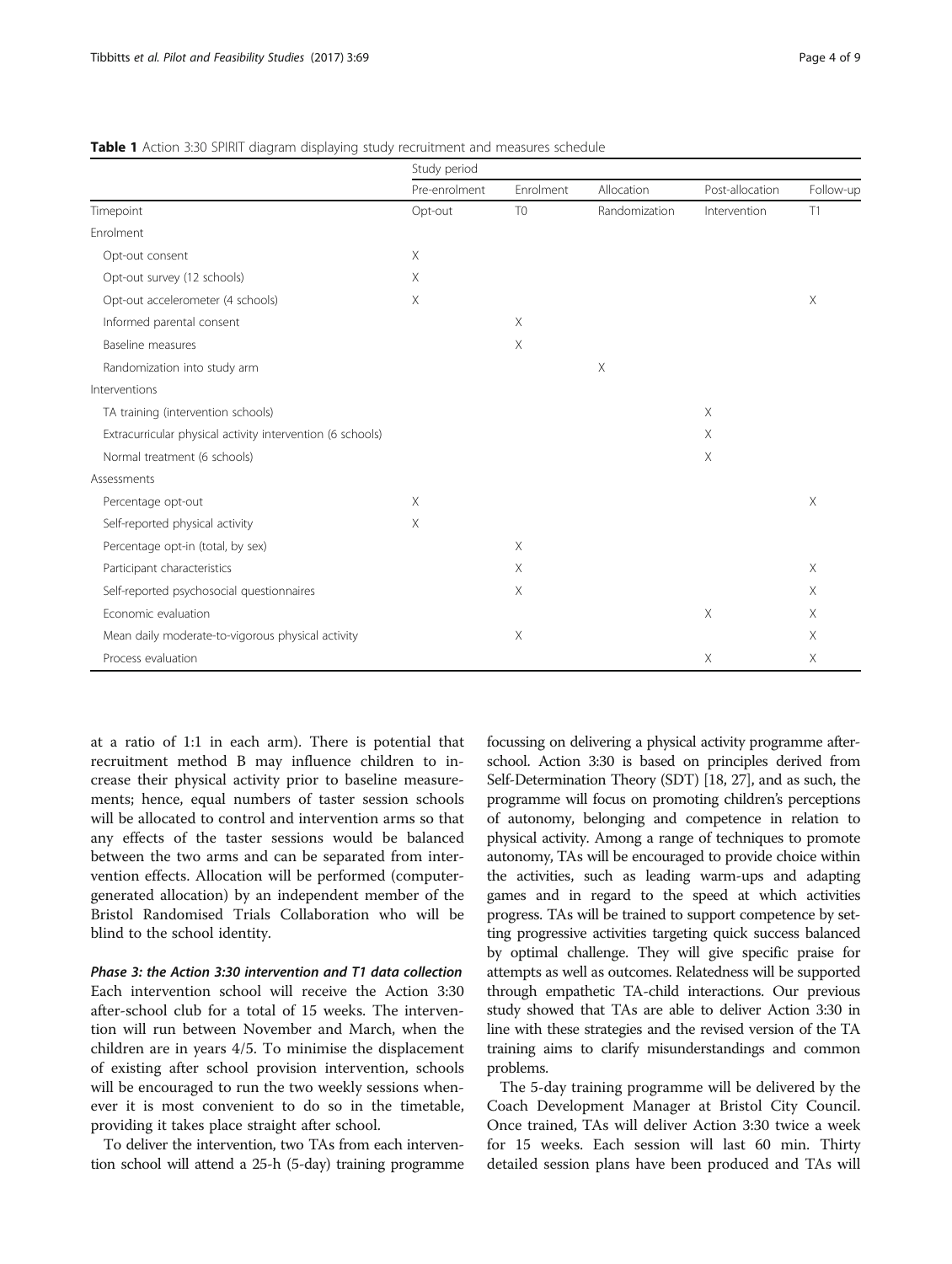<span id="page-4-0"></span>

be asked to deliver sessions in the prescribed order. The session plans include a range of activities and games and emphasise participation and enjoyment. For 22 of the session activities, there is a video recording of model delivery; on 19 session plans, there are links to additional online resources; and on all 30, there are reminders for the TAs on how to embed the core principles of SDT within the session. Pupils will additionally be provided with 10 home activity cards that will be distributed after every three sessions. The cards reinforce session content and provide advice on how children can practice activities that have been taught during the sessions with family and friends.

T1 data collection Follow-up (T1) measures, identical to those conducted at baseline (T0), will be conducted with the same children measured at baseline during the final 3 weeks of the intervention period in each intervention and control school. In those four schools where all children in year 3/4 wore accelerometers in the opt-out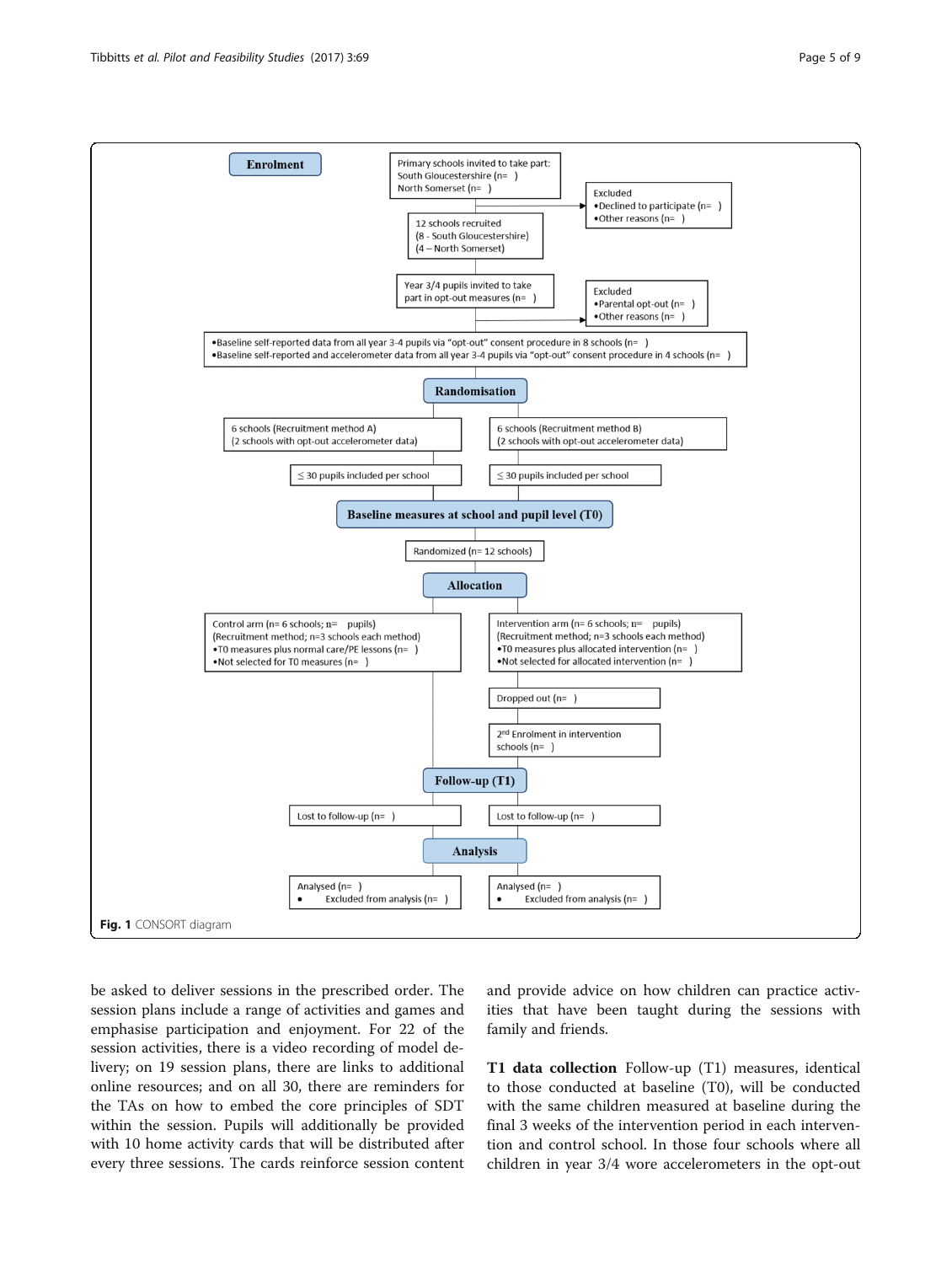consent phase, this will also be repeated at T1 (now year 4/5). Details of how these data will be used are in the "[Quantitative analysis](#page-6-0)" section of this paper.

School and pupil appreciation Intervention schools will receive TA training and £200 worth of equipment to use for the Action 3:30 club. Schools will be remunerated for 2 h each week at an appropriate TA rate to cover the delivery cost. Control schools will receive a £300 donation to the school fund in recognition of their participation. All children who wear accelerometers at the 'opt-out' phase and all children who take part in the T0 and T1 measures will receive a small thank-you gift at each time point. The gift will be selected to promote physical activity and encourage prompt return of the accelerometers.

Re-enrolment Data from the original Action 3:30 study and a recent evaluation of an extra-curricular dance programme highlighted that normally schools provide an opportunity for pupils who did not register an interest at the start of an after-school programme to join at a later date [\[12, 17,](#page-7-0) [28\]](#page-8-0). To enhance external validity, we will assess attendance rates in the intervention schools at the end of the first school term (December, 2017). If children have dropped out, we will re-enrol children who consented to the main study but did not get selected and carry out T0 measures with them before the club starts again in the second school term (January 2018). These children will also therefore be measured at T1.

## Phase 4: process evaluation and economic evaluation

Process evaluation The number of schools approached and proportion recruited will be recorded. After each Action 3:30 intervention session, TAs will be asked to record attendance and dose of the intervention (whether sessions were delivered as planned), using a log book. A member of the project team will observe three randomly-selected sessions in each intervention school to assess whether the core components of the sessions were delivered as planned. TAs will report their selfefficacy to deliver physical activity sessions (including behaviour management) before and after the TA training and after each of the observed sessions. The original scale was developed for physical education teachers [[29](#page-8-0)] and has been adapted to the teaching assistant context.

The intervention participants will be asked to complete a brief perceived enjoyment questionnaire during each of the observation visits. School physical activity context will be assessed during one of the observation visits; schoollevel physical activity provisions will be measured using a validated school physical activity environment scale [[30](#page-8-0)], and information about school physical activity policy

context will be collected via an interview with the key contact, supported by a validated school policy scale [[31](#page-8-0)]. School physical activity context is being measured so that any differences in social/physical environment and school policy strategies which might impact the delivery of an intervention (or how the participants might respond to it) can be examined.

The Coach Development Manager at Bristol City Council will be asked to take part in an interview, focusing on the delivery of the training and whether it could be improved. They will also be asked to complete a checklist to assess whether TA training was delivered as planned.

Following completion of the 15-week Action 3:30 programme, all intervention TAs  $(n = 12)$  and intervention school contacts ( $n = 6$ ) will be asked to take part in a semi-structured interview, and children ( $n = 6$  boys,  $n$ = 6 girls per intervention school) will be asked to take part in focus groups. The interviews and focus groups will examine factors that may have affected recruitment, attendance, delivery and enjoyment and will ask for opinions on how these elements could be improved. Child focus groups will include questions relating to whether children's perceptions of autonomy, belonging and competence were supported by the intervention and their interactions with the TAs. TAs will also be asked about the effectiveness of managing disruptive behaviour, their training and whether it could be improved. School contacts (staff members who act as the primary liaison between the school and the study team) will be asked about the long-term sustainability of the Action 3:30 programme and feasibility of the re-enrolment stage.

Interviews will be conducted with school contacts and class teachers in the four schools that took part in the accelerometer opt-out process. The interviews will focus on school burden and how it could be reduced, logistical issues and how the opt-out consent process could impact participation in a future trial.

Interviews  $(n = 8)$  will be conducted with leaders of school consortium groups, common in the English education system and local public health commissioners to discuss the sustainability and potential future dissemination of the intervention.

Economic evaluation We will ask all 12 schools to report number, cost and funding source of all their extra-curricular clubs, using a retrospective survey at T0. The project team will track the costs and resources used to prepare and deliver Action 3:30. Parental time to collect children after-school by travel mode will be estimated from pupil self-reported data. The economic assessment will be based on the RE-AIM framework [[32\]](#page-8-0) and will assess the potential for change in healthrelated quality of life (*Effectiveness*), the ability to assess costs variation in delivery among school settings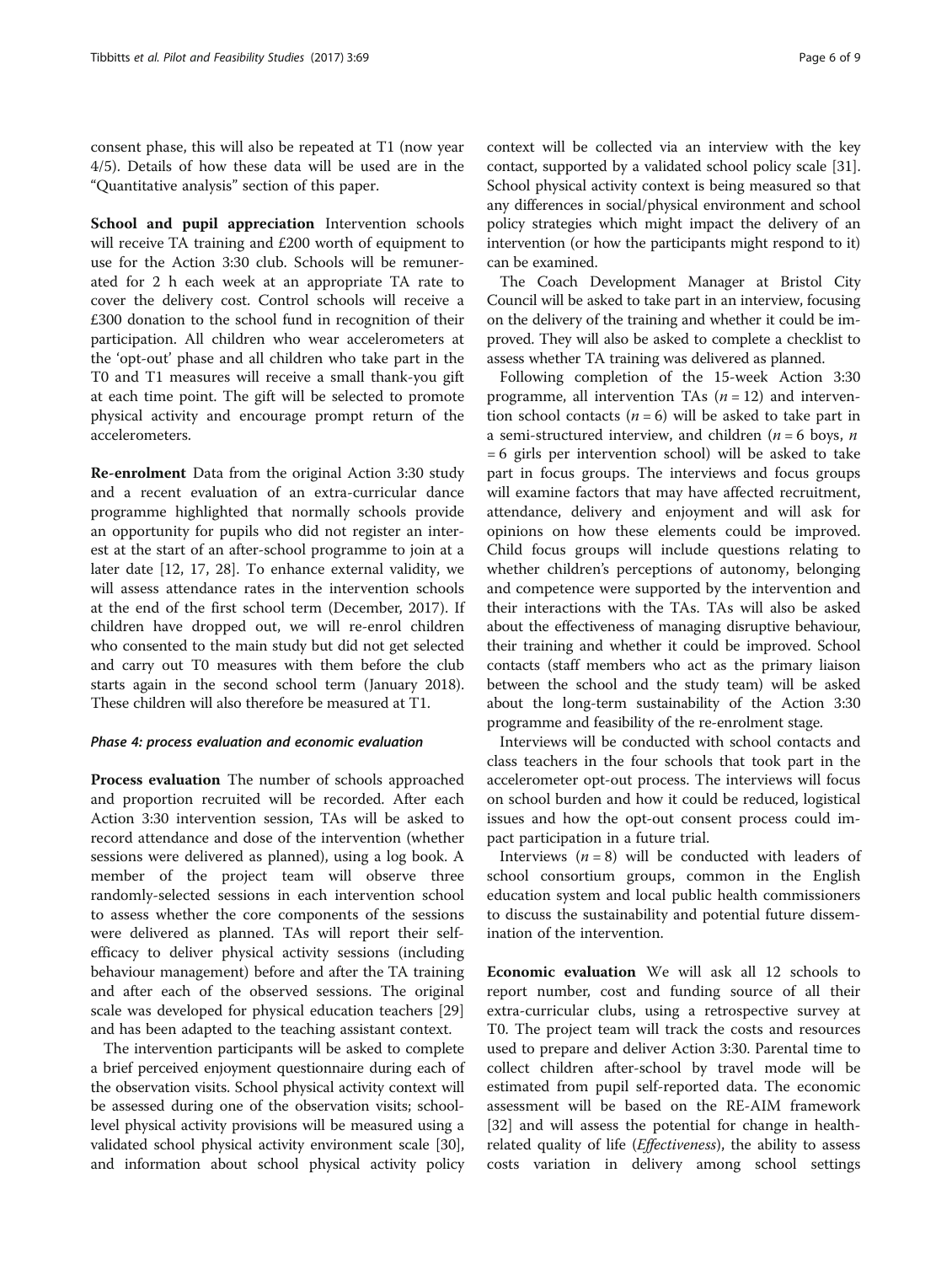<span id="page-6-0"></span>(Implementation) and the potential to sustain the outcome of the intervention from a cost perspective (Maintenance).

## Analysis plan

## Quantitative analysis

The main analysis will focus on data relating to characteristics of the sample, recruitment, retention and Action 3:30 session attendance rates, levels of data provision using appropriate descriptive statistics (M, SD, Median, N & %). Evidence of promise of the intervention (i.e., estimates of the potential effect of the intervention on weekday MVPA) will be estimated using random-effects linear regression models adjusting for intervention group, local authority, and baseline MVPA with a focus on 95% confidence intervals with exploratory subgroup analyses by child gender. We will also examine the physical activity profile of children who did not attend the Action 3:30 sessions to assess whether their baseline physical activity levels were different to children who attended.

Secondary analysis will pilot the use of a complier average causal effect (CACE) analysis [[33\]](#page-8-0) for the four schools that used the "accelerometer opt-out" consent procedure. This model will examine the effect of receiving Action 3:30 on MVPA (original recruits and late joiners) when compared to the control arm and will provide an indication of the overall benefits of the study for all participants who were exposed to Action 3:30 as part of the original sample and late joiners.

Potential sample sizes for a future definitive trial will be estimated using the derived intraclass correlation coefficient (ICC) for MVPA from this study and published ICCs from comparable studies, the target differences in MVPA, and combinations of key parameters (type I and type II error).

#### Qualitative analysis

All interviews and focus groups will be transcribed verbatim and anonymized. Thematic analysis techniques will be employed to produce initial codes using NVivo (QSR International Pty Ltd), which will be grouped to form themes that describe the content of codes [\[34](#page-8-0)]. Analysis will focus on factors that might have affected recruitment, delivery, behaviour management, attendance, enjoyment, potential improvements, contamination between study arms, and any inequalities that might affect future delivery. Using the Framework Method [[35\]](#page-8-0), data will be triangulated from different stakeholder sources to explore interaction between the themes identified by stakeholder groups. Child focus groups will be conducted with boys and girls separately so that the intervention can be examined for improvement in terms of appeal and suitability for both girls and boys as well as any gender-specific issues using these data.

a. 1/4 of schools that are approached agree to join the study.

funder to qualify for a definitive full cluster randomised

- b. 1/4 of eligible year 4/5 pupils express an interest in the study by returning consent forms.
- c. At least 40% of participants expressing an interest in the study are girls.
- d. At least 50% of the participants in the intervention arm attend 50% of the sessions.
- e. At T1, at least a small benefit for weekday MVPA is observed for boys and girls, comparing intervention to control schools, and the upper bound of the 95% CI for each difference exceeds a 10-min benefit for the intervention group.

Based on discussion with our independent Trial Steering Committee and following the recent CONSORT guidance [\[36](#page-8-0)] for pilot and feasibility studies, we will report against these five criteria using a red, amber or green traffic light system.

## **Discussion**

controlled trial:

This paper describes the protocol for a feasibility study of a new, improved iteration of the Action 3:30 intervention, which aims to increase physical activity among year 4 and 5 children in UK primary schools. Many children do not engage in a sufficient amount of physical activity, especially within the school curriculum. Primary school is a key period to establish physical activity behaviours, preferences and skills. The after-school period is an ideal time to provide physical activity provision. However, there is currently a lack of research-based well-evaluated after school interventions. The original Action 3:30 study showed that this intervention has the potential to improve the physical activity of children. However, in the original study, the intervention was more effective for boys than girls and recruitment strategies required improvement. We also identified that it would be important to identify whether it is possible to increase external validity by allowing a second enrolment of pupils. The goal of this study is to systematically test, via a feasibility study, whether addressing these issues results in a public health intervention that shows sufficient promise to warrant evaluation via a larger, cluster randomised controlled trial.

#### Abbreviations

CACE: Complier Average Casual Effect; CHU9D: Child Health Utility 9D wellness scale; CI: Confidence interval; cpm: Counts per minute; ICC: Intraclass Correlation Coefficient; MVPA: Moderate to Vigorous Physical Activity; PAQ-C: Physical Activity Questionnaire for older Children; PE: Physical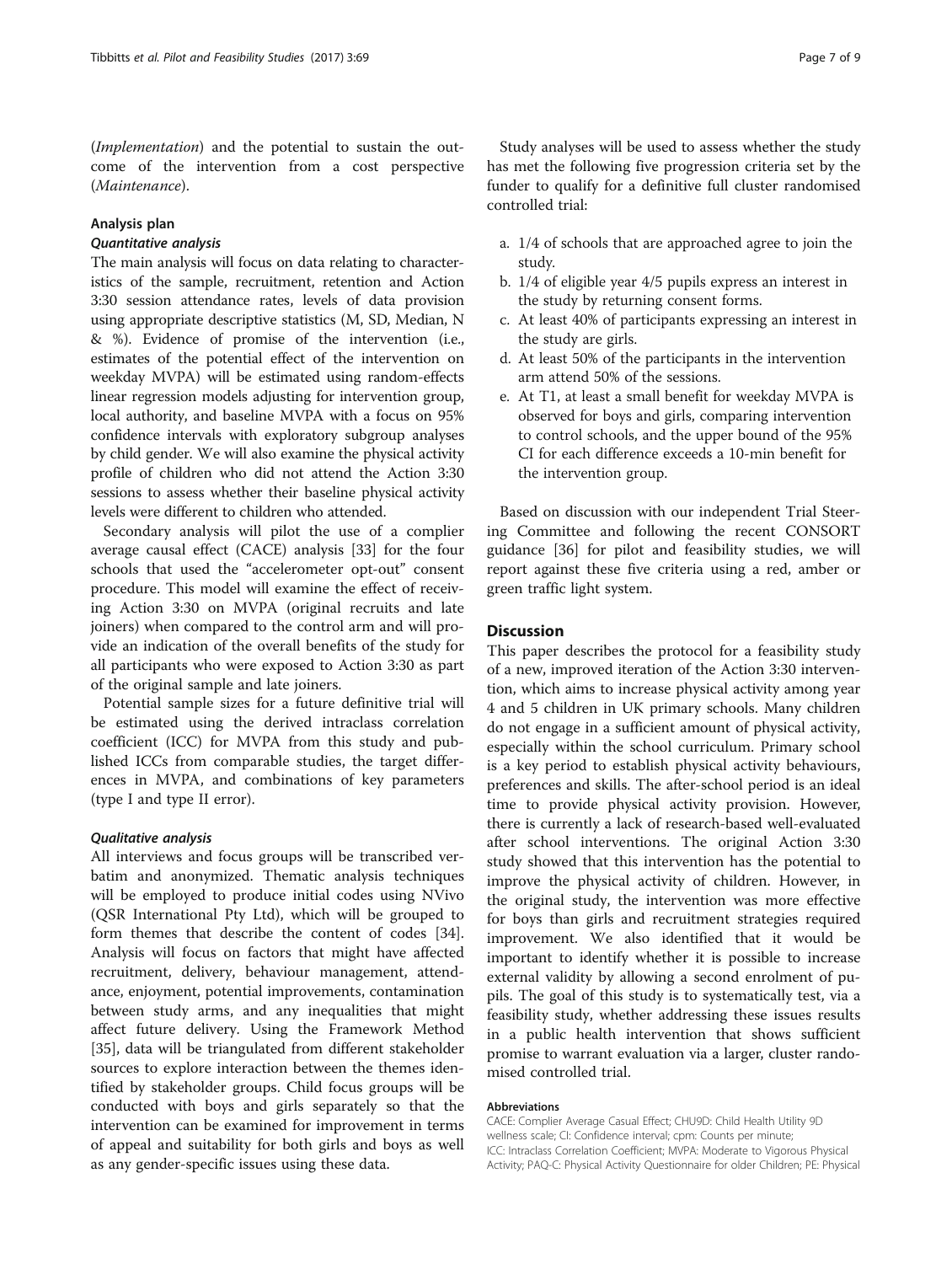<span id="page-7-0"></span>education; SDT: Self-Determination Theory; T0: Time point 0 (baseline); T1: Time point 1 (follow up); TA: Teaching assistant

#### Acknowledgements

This study was designed and delivered in collaboration with the Bristol Randomised Trials Collaboration (BRTC), a UKCRC Registered Clinical Trials Unit in receipt of National Institute for Health Research CTU support funding. The work was undertaken with the support of the Centre for the Development and Evaluation of Complex Interventions for Public Health Improvement (DECIPHer), a UKCRC Public Health Research Centre of Excellence. The sponsor of this study is the University of Bristol, Research and Enterprise Development, 3rd Floor, Senate House, Tyndall Avenue, Bristol, and BS8 1TH, UK [www.bristol.ac.uk/red/](http://www.bristol.ac.uk/red/)

#### Funding

This research is funded by the National Institute of Health Research (NIHR) Public Health Research Programme. Grant number: 15/55/09. Intervention costs were funded by North Somerset and South Gloucestershire Councils. Prof Jago is partly funded by National Institute for Health Research (NIHR) Collaboration for Leadership in Applied Health Research and Care West (CLAHRC West) at University Hospitals Bristol NHS Foundation Trust. The views and opinions expressed therein are those of the authors and do not necessarily reflect those of the NIHR PHR Programme or the Department of Health.

#### Availability of data and materials

Not applicable.

#### Authors' contributions

The study was conceived by RJ, SJS, CM and JP. BT is the Trial Manager; AP is the Fieldworker. The first draft of this manuscript was written by BT, AP and RJ with input from all other authors. All authors have edited and critically reviewed the paper for intellectual content and approved the final version of the paper.

#### Ethics approval and consent to participate

Ethical approval for the project was received from the Research Ethics Committee of the School for Policy Studies at the University of Bristol (Ref: SPSREC16-17.B2). Schools must sign a study agreement to be involved. Children must provide written informed parental consent to participate. TAs must provide written informed consent to take part.

#### Consent for publication

Not applicable.

#### Competing interests

The authors declare that they have no competing interests.

## Publisher's Note

Springer Nature remains neutral with regard to jurisdictional claims in published maps and institutional affiliations.

#### Author details

<sup>1</sup>Centre for Exercise, Nutrition & Health Sciences, School for Policy Studies, University of Bristol, 8 Priory Road, Bristol BS8 1TZ, UK. <sup>2</sup>Bristol Randomised Trials Collaboration, University of Bristol, Bristol, UK.<sup>3</sup> Health and Social Sciences, University of the West of England, Bristol, UK. <sup>4</sup>The National Institute for Health Research Collaboration for Leadership in Applied Health Research and Care West (NIHR CLAHRC West), University Hospitals Bristol NHS Foundation Trust, Bristol, UK.

#### Received: 26 September 2017 Accepted: 22 November 2017 Published online: 06 December 2017

#### References

- 1. Chief Medical Officers. Start Active, Stay Active: A report on physical activity from the four home countries. London: Department of Health; 2011; p. 1-59.
- Strong WB, Malina RM, Blimkie CJ, Daniels SR, Dishman RK, Gutin B, Hergenroeder AC, Must A, Nixon PA, Pivarnik JM, et al. Evidence based physical activity for school-age youth. J Pediatr. 2005;146(6):732–7.
- 3. Parfitt G, Eston RG. The relationship between children's habitual activity level and psychological well-being. Acta Paediatr. 2005;94(12):1791–7.
- 4. Griffiths LJ, Cortina-Borja M, Sera F, Pouliou T, Geraci M, Rich C, Cole TJ, Law C, Joshi H, Ness AR, et al. How active are our children? Findings from the Millennium Cohort Study. BMJ Open. 2013;3(8):e002893.
- 5. Twisk JWR, Kemper HCG, Van Mechelen W. The relationship between physical fitness and physical activity during adolescence and cardiovascular disease risk factors at adult age. The Amesterdam growth and Health longitudinal study. Int J Sports Med. 2002;23(suppl):s8–s14.
- 6. Dumith SC, Gigante DP, Domingues MR, Kohl HW 3rd. Physical activity change during adolescence: a systematic review and a pooled analysis. Int J Epidemiol. 2011;40(3):685-98.
- 7. Nader PR, Bradley RH, Houts RM, McRitchie SL, O'Brien M. Moderate-tovigorous physical activity from ages 9 to 15 years. JAMA. 2008;300(3):295–305.
- 8. Jago R, Baranowski T. Non-curricular approaches for increasing physical activity in youth: a review. Prev Med. 2004;39(1):157–63.
- 9. Beets MW, Okely A, Weaver RG, Webster C, Lubans D, Brusseau T, Carson R, Cliff DP. The theory of expanded, extended, and enhanced opportunities for youth physical activity promotion. Int J Behav Nutr Phys Act. 2016;13(1):120.
- 10. Jago R, Macdonald-Wallis C, Solomon-Moore E, Thompson JL, Lawlor DA, Sebire SJ. Associations between participation in organised physical activity in the school or community outside school hours and neighbourhood play with child physical activity and sedentary time: a cross-sectional analysis of primary school-aged children from the UK. BMJ Open. 2017;7(9):e017588.
- 11. Jago R, Fox KR, Page AS, Brockman R, Thompson JL. Physical activity and sedentary behaviour typologies of 10–11 year olds. Int J Behav Nutr Phys Act. 2010;7:59.
- 12. Jago R, Sebire SJ, Davies B, Wood L, Edwards MJ, Banfield K, Fox KR, Thompson JL, Powell JE, Montgomery AA. Randomised feasibility trial of a teaching assistant led extracurricular physical activity intervention for 9 to 11 year olds: Action 3:30. Int J Behav Nutr Phys Act. 2014;11:114.
- 13. Chanfreau J, Tanner ECM, Laing K, Skipp A, Todd L. Out of school activities during primary school and KS2 attainment. Centre for Longitudinal Studies; Economic and Social Research Council (England), London; 2016.
- 14. Treasury HM. In: Treasury H, editor. Budget 2016. London: Crown Copyright; 2016.
- 15. Davies B, Wood L, Banfield K, Edwards MJ, Jago R. The provision of active after-school clubs for children in English primary schools: implications for increasing children's physical activity. Open J Prev Med. 2014;4:598–605.
- 16. National Institute for Health and Clinical Excellence. Promoting physical activity, active play and sport for pre-school and school-age children and young people in family, pre-school, school and community settings. London: NICE; 2009.
- 17. Jago R, Sebire SJ, Davies B, Wood L, Banfield K, Edwards MJ, Powell JE, Montgomery AA, Thompson JL, Fox KR. Increasing children's physical activity through a teaching-assistant led extracurricular intervention: process evaluation of the action 3:30 randomised feasibility trial. BMC Public Health. 2015;15:156.
- 18. Sebire SJ, Edwards MJ, Fox KR, Davies B, Banfield K, Wood L, Jago R. Delivery and receipt of a self-determination theory-based extra-curricular physical activity intervention: exploring theoretical Fidelity in Action 3:30. J Sport Exerc Psychol. 2016;38(4):381–95.
- 19. Metcalf B, Henley W, Wilkin T. Effectiveness of intervention on physical activity of children: systematic review and meta-analysis of controlled trials with objectively measured outcomes (EarlyBird 54). BMJ. 2012;345:e5888.
- 20. Crocker PR, Bailey DA, Faulkner RA, Kowalski KC, McGrath R. Measuring general levels of physical activity: preliminary evidence for the physical activity questionnaire for older children. Med Sci Sports Exerc. 1997; 29(10):1344–9.
- 21. Jago R, Solomon-Moore E, Macdonald-Wallis C, Sebire SJ, Thompson JL, Lawlor DA. Change in children's physical activity and sedentary time between year 1 and year 4 of primary school in the B-PROACT1V cohort. Int J Behav Nutr Phys Act. 2017;14(1):33.
- 22. Jago R, Bailey R. Ethics and paediatric exercise science: issues and making a submission to a local ethics and research committee. J Sport Sci. 2001;19(7):527–35.
- 23. Evenson KR, Catellier DJ, Gill K, Ondrak KS, McMurray RG. Calibration of two objective measures of physical activity for children. J Sports Sci. 2008;26(14):1557–65.
- 24. Ravens-Sieberer U, Erhart M, Rajmil L, Herdman M, Auquier P, Bruil J, Power M, Duer W, Abel T, Czemy L, et al. Reliability, construct and criterion validity of the KIDSCREEN-10 score: a short measure for children and adolescents' well-being and health-related quality of life. Qual Life Res. 2010;19:1487–500.